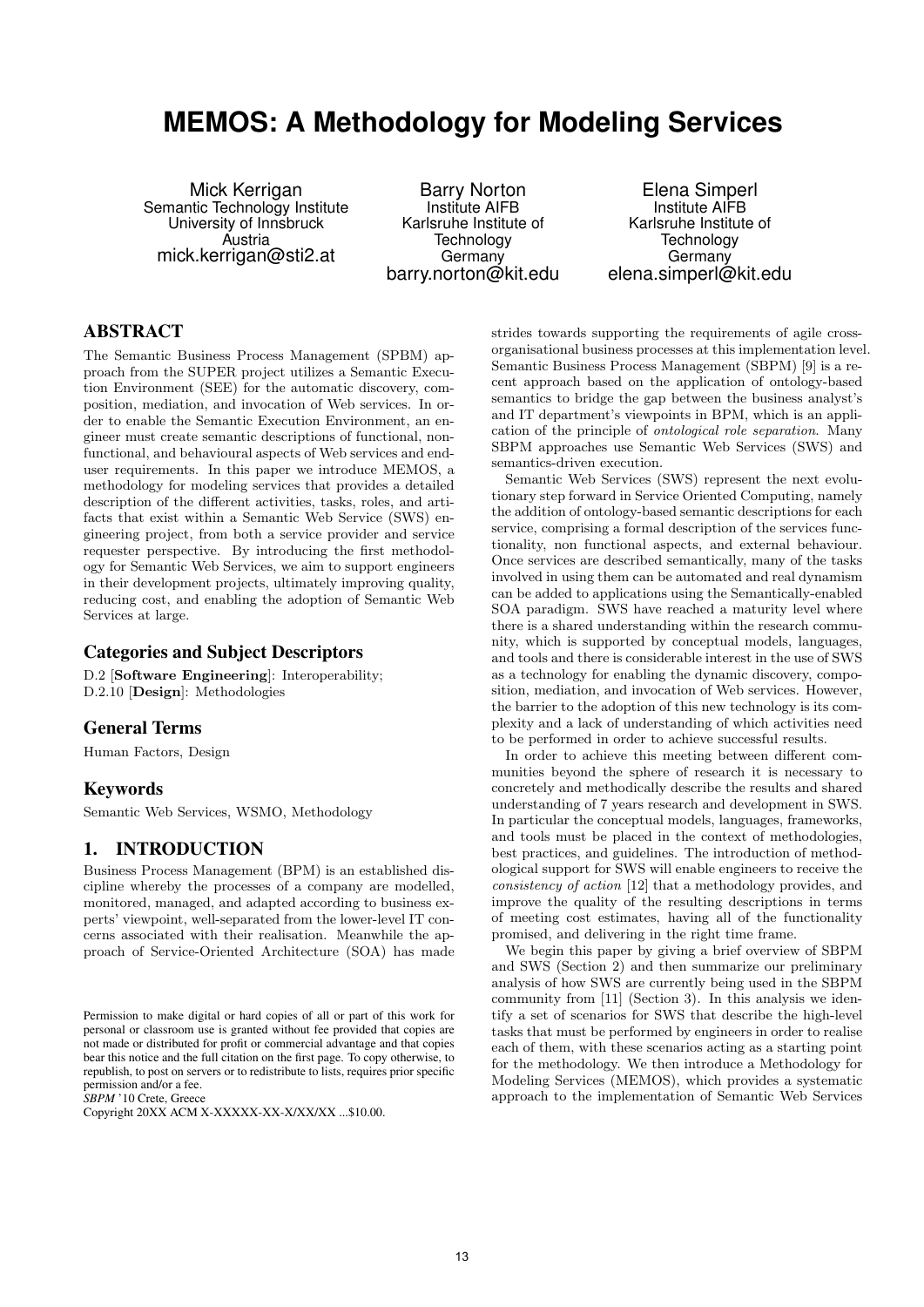by defining the activities and tasks that must be performed by particular actors in each of the phases of the software development cycle (Section 4). This methodology has undergone evaluation in the form of both professional reviews and a case study (Section 5), which have highlighted open issues and motivate our future work (Section 6).

## 2. BACKGROUND

To support the separation of business analysts' and IT viewpoints of business processes the SUPER project has introduced two main ontologies: the Business Process Modelling Ontology  $(BPMO)^1$  and a *Semantic BPEL* model, which is grounded for execution to a compliant extended WS-BPEL 2.0 schema, BPEL4SWS [17]. Common features between the two can be mediated using ontology-based rules [18].

BPMO's stated intention is to "[model] business processes at the semantic level, integrating knowledge about the organisational context, workflow activities and Semantic Web Services." The workflow aspect is conceptualised via the abstractions encoded in Workflow Patterns [21] and aims to be graphically represented in a fragment of the Business Process Modelling Notation (BPMN) [19]. The patterns covered are also intended to abstract over the features of Event-driven Process Chains (EPCs), the extended model of which in the ARIS toolset is inspiration for the modelling of organisational context [20].

The Web Service Modeling Ontology (WSMO) [8] is a conceptual model for Semantic Web Services and has four top level elements, namely Ontologies, Web Services, Goals and Mediators. Ontologies are the basis for the other descriptions by providing the terminology that they use. WSMO Web Services provide a semantic description of both the function of a service, in terms of a Capability, and the mechanism for interacting with it, in terms of an Interface. A WSMO goal allows for the requirements of the requester to be semantically described. Finally, WSMO Mediators provide a means to resolve heterogeneity issues that inevitably occur between the other elements due to the open and distributed nature of the Web.

WSMO's service model is primarily used in two regards in BPMO. The concept of goal allows the requirements for external tasks to be functionally specified, along with nonfunctional requirements related to, for instance, Quality of Service. The concept of mediator allows both the specification of necessary data mediation within a process, as well as a mediation process to be specified between a set of processes that are otherwise lacking in mutual conformance. In translation to Semantic BPEL mediators are intended to play the same role [16]. Goals, on the other hand, may either be left in place for run-time matching to a web service, as described below, or may be replaced with the semantic description of a suitable service in the executable process.

A number of other conceptual models and languages exist for semantically describing services, including OWL-S [14] and WSMO-Lite [22]. Recently the Reference Ontology for Semantic Service Oriented Architectures (SSOA-RO) [2] was defined in the OASIS Semantic Execution Environment technical committee (SEE-TC). It provides a unambiguous definition in RDF-S of the different concepts that exist within a SSOA inspired by existing models and languages. Transformations from this reference ontology to and from OWL-S, WSMO, and WSMO-Lite have also been defined in [6]. Thus in this paper we use the terminology from the SSOA-RO to define the MEMOS methodology such that it can be applied to WSMO as well as the other models and languages. The SSOA-RO terminology is introduced throughout the next section.

## 3. ENGINEERING SCENARIOS FOR SEMANTIC WEB SERVICES

In [11], we performed an analysis of recent projects on the topics of Semantic Web Services and Semantic Business Process Management (SBPM), as well as a survey of SWS experts, in order to understand how Semantic Web Services are being used in the community. From this analysis, in [11] we also defined a set of engineering scenarios that describe the high-level tasks that must be performed by engineers in order to realise each of them. The benefit of these scenarios is they can be combined by an engineer in order to design rich and complex systems, while still allowing the engineer to have a clear understanding of the SWS artifacts that must be implemented in order to enable the final system. The scenarios are a starting point for the MEMOS methodology and are summarized here in terms of the SSOA-RO, a full description of which can be found in [4]:

Scenario 1: Using the SSOA-RO for Service Advertisement: A discovery broker service can be used to find service descriptions advertised by providers based on a requesters goal description. There are two common approaches to service discovery, described in the scenarios below. If service ranking is required in either scenario, providers should annotate their service descriptions with non functional properties describing the quality of service aspects of their Web service and requesters should provide their preferences over non functional properties in their goal descriptions.

Scenario 1a: Capability-based Service Advertisement: In this scenario the provider creates a functional description of the service to be advertised in the form of a capability description. Similarly, the service requester provides a capability description of their functional need. Matches are found by comparing the requesters capability description against provider capability descriptions.

Scenario 1b: Mediator-based Service Advertisement: In this scenario mediators are used to define matches between service descriptions and goal descriptions. These matches are defined at design time and thus the process of discovery is a simple lookup of a mediator. Mediator-based discovery is especially suitable in an environment where the number of services is limited.

Scenario 2: Using the SSOA-RO for Service Invocation: In a different context the services needed within a system may already be known, so no discovery is necessary; however automatic invocation of these services may be needed, particularly in cases where service interfaces change regularly. There are two ways in which service invocation can occur:

Scenario 2a: Service Choreography-based Invocation: The provider creates a process model, entitled a chore-

<sup>&</sup>lt;sup>1</sup>Final SUPER version submitted to SBPM.

Alternate link via post-SUPER pre-standardisation activity in STI Conceptual Models for Services Working Group: http://cms-wg.sti2.org/reports/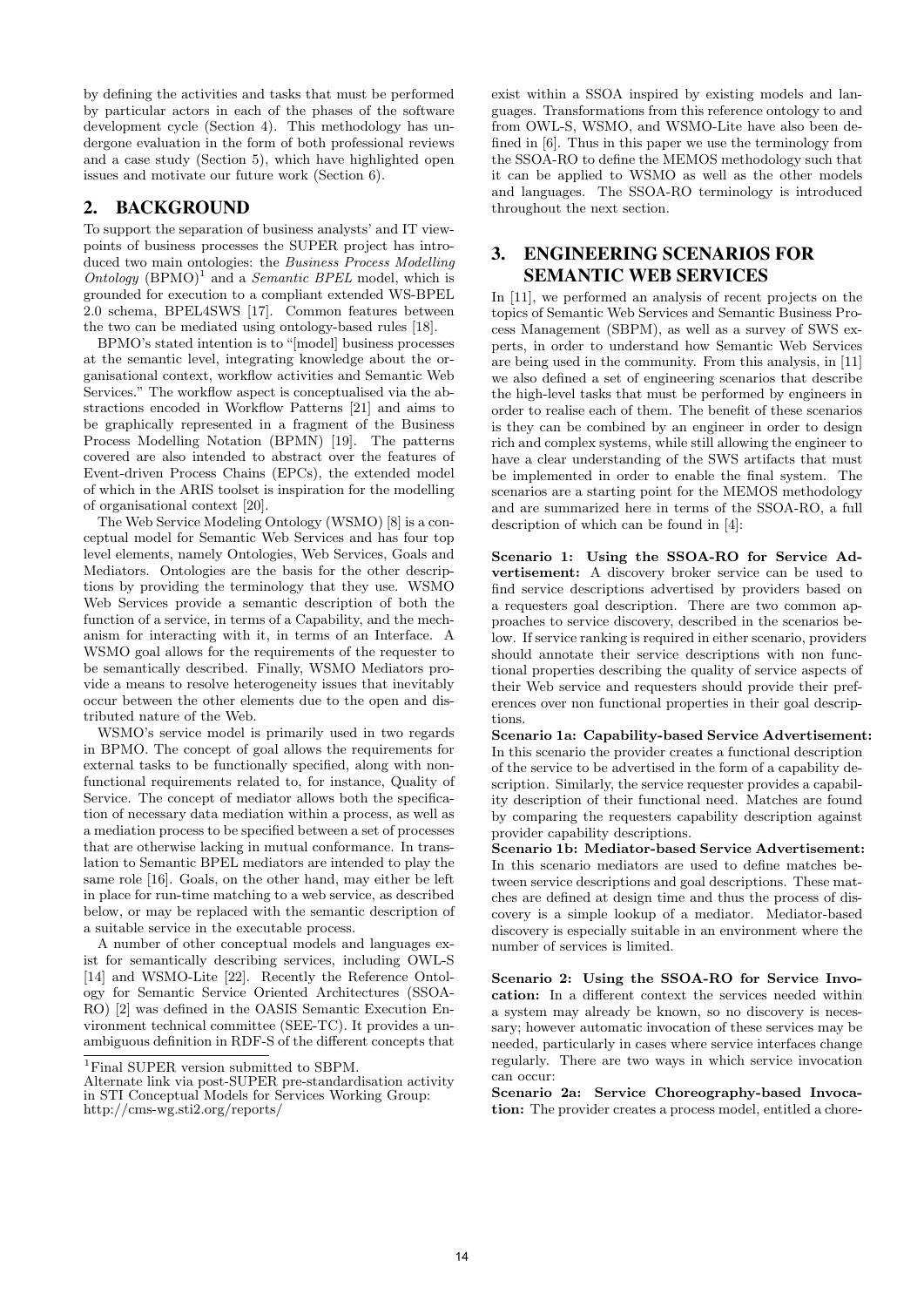ography, that describes the external behavior of their service, i.e. how the requester should interact with the service. The choreography is accompanied by a grounding that enables ontological instances to be sent to the service according to a particular data schema. The requester need only provide the relevant ontological instances to invoke the service. Scenario 2b: Goal Choreography-based Invocation: Scenario 2a is only possible in cases where all the information needed to execute the service choreography is available prior to the execution. If new data needs to be generated based on the responses from the service, then the requester also requires a choreography such that a conversation between the requester and provider can be made.

Scenario 3: Using the SSOA-RO for Service Composition: Scenario 1 enables the automatic discovery of services; however, it is often the case that no single service can fulfil a requesters goal description. In such a case it may be possible to combine a number of services in order to fulfil the requesters requirements. There are two approaches to service composition:

Scenario 3a: Design-time Service Composition: Some actor manually creates a new service description containing an orchestration, which brings together individual service and goal descriptions to deliver a composite functionality. This scenario can be combined with scenarios 1 or 2 so that this service description can be automatically discovered or invoked.

Scenario 3b: Run-time Service Composition: An orchestration of service descriptions is created automatically to fulfil a goal description. The composition process is enduser-guided, through the specification of a capability description, non functional preferences, a target choreography, or a partial orchestration.

Scenario 4: Engineering Ontologies in the SSOA-RO Context: Scenarios 1, 2, and 3 require ontologies to enable service and goal descriptions to be created. While engineers should use existing ontology engineering methodologies, the following scenarios should be considered in the ontology engineering process:

Scenario 4a: Engineering Ontologies from a Data Schema: Using the provider or requesters data schema, e.g. the XML Schema of a SOAP Web service, as input to the ontology engineering process makes it easier to create a grounding for the resulting ontology; however no shared understanding with other parties exists and heterogeneity issues must be resolved later.

Scenario 4b: Reusing Existing Ontologies: Reusing existing ontologies to describe service and goal descriptions results in few heterogeneity issues between requesters and providers, but the process of creating a grounding becomes more complicated due to the potential gap between the data schema used by the provider or requester, and the reused ontologies.

Scenario 4c: Reengineering Existing Ontologies: Existing ontologies are reengineered taking into account the provider or requester data schema. Creating a grounding is more complex than in 4a and more heterogeneity exists than in 4b, but better than the worst case in both.

Scenario 5: Enabling Interoperation Between Ontologies: Using scenarios 4a and 4c results in ontologies

that are locally relevant but not shared with others in the community. Discovery, invocation, and composition in scenarios 1, 2, and 3 will not function correctly unless the ontologies used by requesters and providers are aligned. Therefore, to enable interoperability between requester goal descriptions and provider service descriptions it is necessary to define an ontology to ontology mediator (ooMediator), between the ontologies that they use. An ooMediator is usually accompanied by a mapping document containing mappings between the different elements in the source and target ontologies.

# 4. MEMOS: A METHODOLOGY FOR MOD-ELING SERVICES

The Methodology for Modeling Services (MEMOS) provides a systematic approach to the implementation of Semantic Web Services using the SSOA-RO by defining the specific activities and tasks that must be performed by particular actors in each of the phases of the Software Development Cycle (SDC). The methodology is designed considering the different scenarios in which Semantic Web Services are currently being used by the community, as described in Section 3. The MEMOS activities and tasks are defined in a Software Development Process Model (SDPM) independent way such that they can be combined into a process with activities and tasks from other methodologies, for example the OASIS FWSI Web Service Implementation Methodology [3].



Figure 1: Relationship between Phases, Activities, Tasks, Roles and Artifacts in MEMOS

MEMOS is structured around the Software Development Cycle and defines activities that should be conducted in the context of the requirements, design, implementation, testing, and installation & checkout phases of the Software Life Cycle (SLC) as defined by the IEEE in [1]. Activities in the MEMOS methodology define a collection of common tasks that lead towards the output of a particular artifact. In certain activities, particularly in the requirements phase, tasks within a particular activity are split into provider tasks and requester tasks. Provider tasks are undertaken by service providers as they attempt to expose their services according to the scenarios defined in section 3. Requester tasks are similarly performed by those attempting to use Semantic Web Services to fulfil some functional need within an application. A task in the MEMOS methodology is a unit of work that contributes to the completion of a given activity and its output artifact(s). One or more roles perform the task by utilizing the provided input artifacts, according to the specified guidelines, to produce the output artifacts. Figure 1 illustrates the relationship between phases, activities, tasks, roles, and artifacts, which is in-line with the IEEE standard documentation.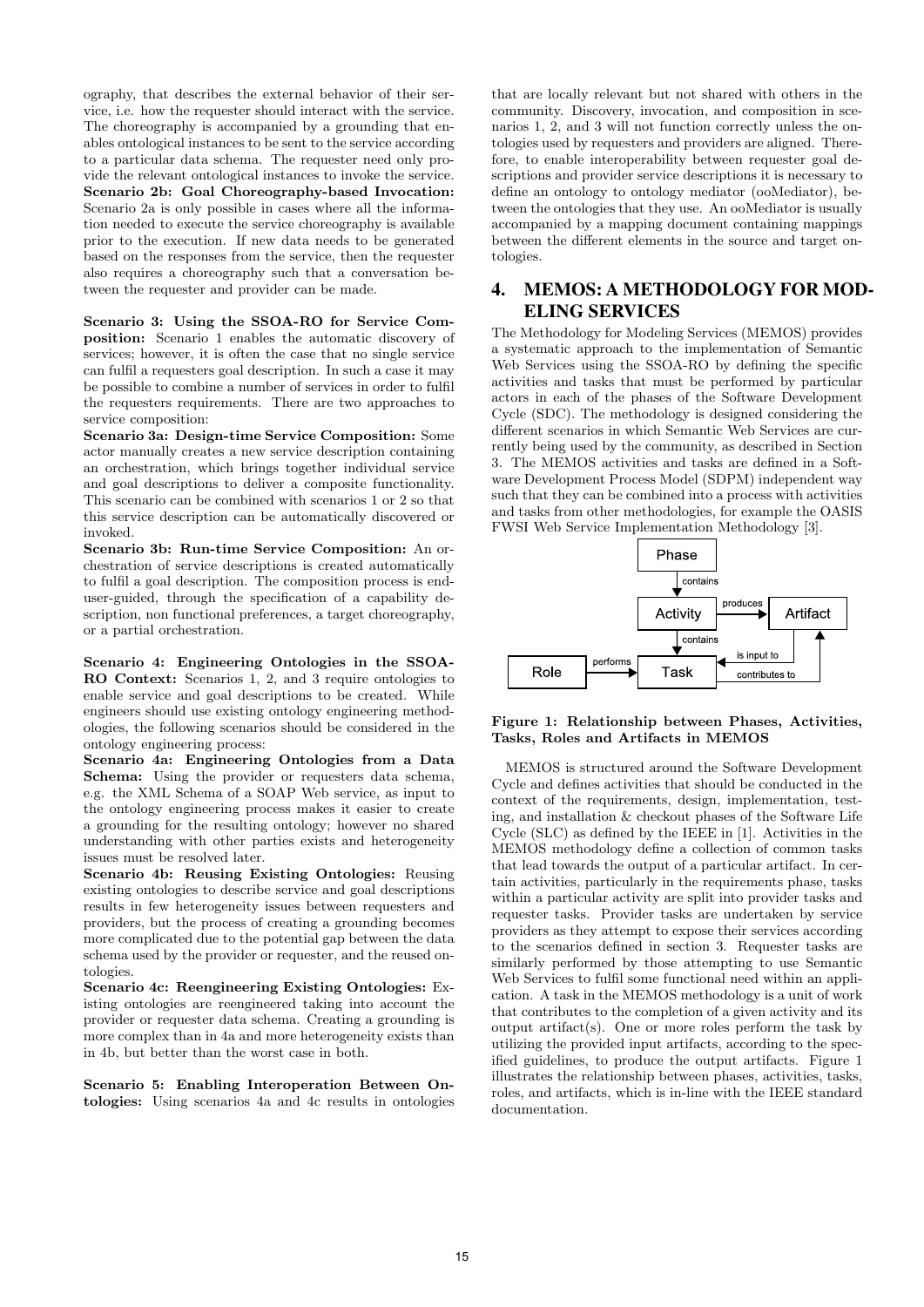

Figure 2: Overview of Activities in the MEMOS Methodology

The methodology aims to support SWS engineers and aid them to realize system that use scenarios 1, 2, 4, and 5 as described in Section 3. The pace at which the different SWS artifacts have been adopted and used to date in the community varies, and this is especially true for orchestrations. Thus service composition (scenario 3) is deemed out of scope for this version of the methodology and will be added later when the community has more experience. It should also be noted that a large amount of effort has been spent within the ontology engineering community developing methodologies for creating, reusing, and reengineering ontologies. While the MEMOS methodology has tasks in each of the relevant software development cycle phases related to the development of ontologies, these tasks are delegated to an appropriate ontology engineering methodology, which is selected during the requirements gathering phase.

MEMOS is made up of 28 activities, which are in turn made up of 94 individual tasks with accompanying guidelines, an overview of which can be seen in Figure 2. The tasks are performed by 14 roles including usual software engineering roles, for example  $requirements$  analyst, designer. and domain expert, and those specific to SWS development, namely ontology engineer, semantic service engineer, and mapping engineer. Due to space restrictions it is not possible to describe all 94 MEMOS tasks in detail, thus in the following sections we provide an overview of each of the MEMOS activities and summarize the tasks within them. A full description of all activities and tasks can be found in [4].

#### 4.1 Requirements Phase

The requirements phase is made up of 7 activities and aims to solicit requirements from stakeholders and domain experts regarding the problem to be solved:

Activity R1 - Identify the Need: The aim of this activity is to discover the exact problem that needs to be solved by the development project. The requirements analyst begins by identifying the stakeholder and the relevant domain experts needed in this process and goes on to elicit a problem statement from these individuals. Once a problem statement exists the requirements analyst should identify those scenarios from section 3 needed to solve the problem and finally gather the knowledge sources from the domain expert needed in the requirements phase, for example service or application design documentation, WSDL documents, and XML Schemas.

Activity R2 - Gather Functional Requirements: If scenario 1 is identified during activity R1 then the requirements analyst should gather requirements related to the functional aspects of the service description or goal description to be created. In a provider context this involves the requirements analyst understanding the functionality offered by the Web service, the specific functionality that the stakeholder wants to advertise, and the discovery broker services where the advertisement will be made. In a requester context the requirements analyst should understand the application in question, determine the functional need that this application has, and the discovery broker services where the stakeholder wants to search for this functionality.

Activity R3 - Gather Non Functional Requirements: If scenario 1 is identified during activity R1 then the requirements analyst should gather requirements related to the non functional aspects of the service description or the goal description to be created. In a provider context this means understanding the non functional behaviour of the Web service to be described and choosing which of these aspects should be advertised, e.g. availability, security, obligations. In a requester context the requirements analyst should gain an understanding of the non functional aspects which are important to the application that will use services, and identify the importance that the stakeholder assigns to these non functional aspects.

Activity R4 - Gather Behavioral Requirements: If scenario 2 was identified during activity R1 then the requirements analyst should gather requirements related to the behavioral aspects of the service description or goal description to be created. In a provider context this means understanding the behaviour of the different operations on the Web service, the relationship between them, and the groupings of operations that should be advertised as choreographies. While in a requester context this means identifying the data that is available within the application which could be sent to services, and the data that would be expected as a result of invocation.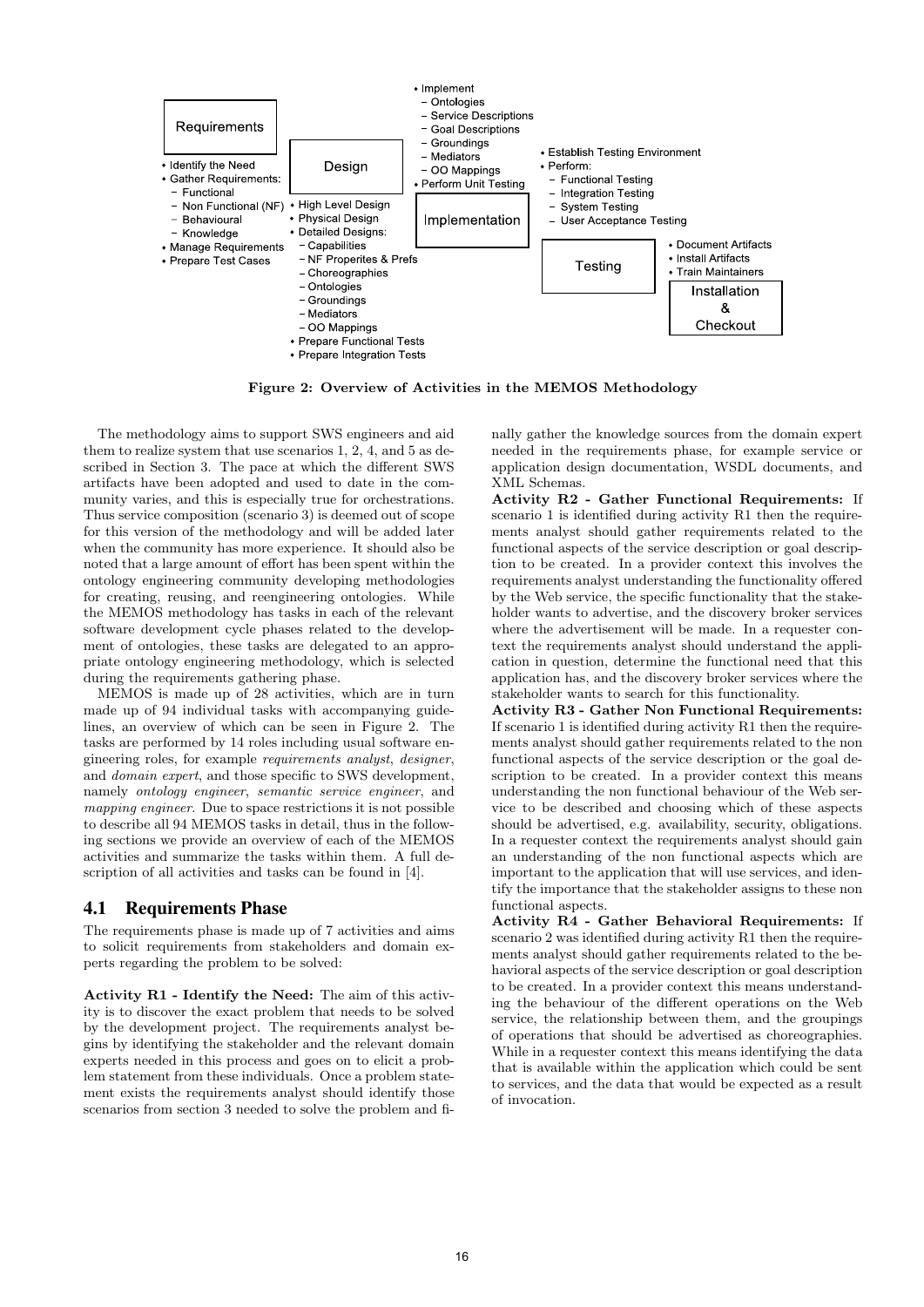

Figure 3: Example of a Providers High Level Architecture Diagram

Activity R5 - Gather Knowledge Requirements: Using the functional, non functional, and behavioral requirements as input, the requirements analyst can begin the process of requirements gathering for the ontologies that will be required to describe the functional, non functional, and behavioral aspects of the service description or goal description to be created. This activity involves the selection of an appropriate ontology engineering methodology and performing the activities from this methodology. The requirements analyst should also work with domain experts to identify those models that are used (or could be used) by potential collaborators and competitors.

Activity R6 - Manage Requirements: In this activity the requirements are checked for consistency and to ensure that they meet the original problem statement from the stakeholder. This activity also includes the identification of dependencies between requirements and the assignment of requirement priorities.

Activity R7 - Prepare User Acceptance and System Tests: The aim of this activity is to identify relevant test cases that can be used for system and user acceptance testing in the test phase of the development process. This activity also ensures that all of the requirements identified in the requirements specification are covered by test cases by creating a validation matrix.

#### 4.2 Design Phase

The design phase is made up of 10 activities, and aims to build a well-organized representation of the set of artifacts needed to meet the gathered requirements.

Activity D1 - Define High Level Architecture: The aim of this activity is to define the overview architecture of all the service descriptions and goal descriptions needed to realize the gathered requirements, along with the ontologies

that they use. The high-level architecture also contains the mediators that link service descriptions, goal descriptions and ontologies together, and where necessary the mappings that enable these mediators. Finally the high level architecture shows the different groundings that are required to enable interoperability between the SSOA-RO artifacts and the concrete services or applications they describe. An example of a providers high level architecture diagram can be seen in Figure 3, a requesters high level architecture diagram would look similar, except that it would be centred around the application with a functional need. An in depth explanation of Figure 3 can be found in [4].

Activity D2 - Define Physical Architecture: In this activity the architect and deployer work together to tie the high level architecture to a physical architecture. The physical architecture specifies the different repositories and broker services where the artifacts in the high level architecture will be registered and used. This activity also produces a step-by-step deployment plan, which will be followed in the installation and checkout phase.

Activity D3 - Design Capability Description: In this activity the designer should create a detailed design description for each of the capability descriptions defined in the high level architecture. This activity involves creating natural language descriptions of each of the preconditions, postconditions, assumptions, and effects that describe the functionality of the service. The designer should consider the information gathered about the discovery broker service where the capability will be used, as it may ignore service preconditions, or mandate the specification of a minimum number of postconditions or effects, etc.

Activity D4 - Design Non Functional Properties and Preferences: In this activity the designer should create a detailed design of the non-functional properties on each ser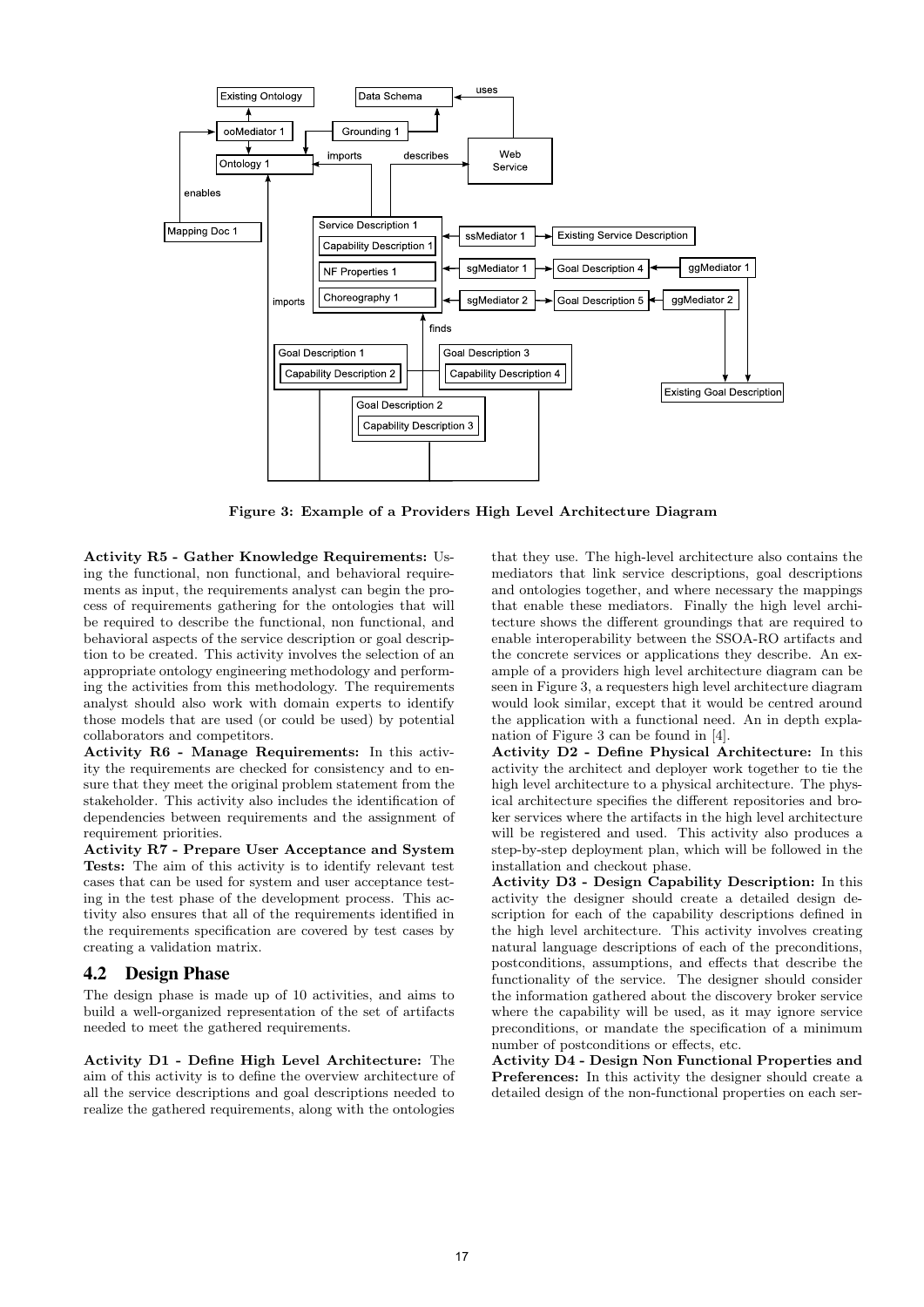vice description and the non functional preferences of each goal description in the high level architecture. This activity involves taking the properties or preferences identified in the requirements phase and assigning values to each. In the case of preferences, this activity also involves assigning weights to each of the preferences according to the requesters non functional needs.

Activity D5 - Design Choreography: In this activity the designer should create a detailed design for the choreographies of each of the service descriptions and goal descriptions in the high level architecture. The main output of this activity is a dependency diagram, which captures the different operations on the service, their inputs, their outputs, and the dependencies that exist between them. Choreographies on goal descriptions have a similar diagram except that they capture the requested interface of a Web service rather than that of a real Web service.

Activity D6 - Design Ontology: In this activity the designer is responsible for designing each of the ontologies in the high level architecture according to the ontology engineering methodology selected in the requirements phase. The main job of the engineer in this task is to design the concepts, attributes, relations, axioms, and instances that make up the ontology. The designer should take note of the logical formalism identified in the high level architecture for this ontology, as the choice of formalism will have an impact on the design of the ontology, and, a particular ontology may need to be created in more than one formalism in order to support different broker services.

Activity D7 - Design Grounding: In this activity the designer should create a design for each of the groundings identified in the high level architecture. The dependency graph created in activity D6 contains a clear specification of the different schema elements that need to be sent and received via the choreography and can be used by the designer to identify those parts of the underlying schema that need to be transformable to and from ontologies. The designer should go on to identify the equivalent ontology elements for each of these schema elements.

Activity D8 - Design Mediators: In this activity the designer should create a list of the sources and targets for each mediator in the high level architecture.

Activity D9 - Design OO Mappings: In this activity the designer should create a design for each of the mapping documents identified in the high level architecture. This activity begins by identifying the different elements of the source ontology that need to be transformed to the target ontology, utilizing the functional, non functional, and behavioural requirements. The designer should go on to identify discrepancies between source and target data values and design a set of data value transformation services to resolve these discrepancies, e.g. if the values "John" and "Smith" from the source become the value "John Smith" in the target, a service which concatenates the values together would be required.

Activities D3 to D9 also involve the definition of functional tests for each of the detailed designs created. For example, in the context of capability descriptions this means identifying the requesters capability descriptions that should find a particular providers capability description, or in the context of OO Mappings the test designer should create pairs of ontology instances from the source and target ontologies, which are equivalent with one another.

Activity D10 - Prepare Integration Tests: While the test cases used for system tests, which were created in activity R7, look at the end-to-end behavior of the artifacts in the system, the test designer should create integration test cases that should focus on how two or more individual artifacts interact.

## 4.3 Implementation Phase

In the implementation phase the detailed design of the individual components within the high level architectural design are reduced down to concrete SSOA-RO artifacts. The implementation phase is made up of 7 activities as follows:

Activity I1 - Implement Ontology: In this activity the ontology engineer creates an ontology for each of the ontologies in the high-level architecture according to their respective detailed design specifications, by performing the implementation tasks from the chosen ontology engineering methodology.

Activity I2 - Implement Service Description & Activity I3 - Implement Goal Description: These activities involve the reduction of the capability description design, non functional design, and choreography design down into concrete implementations for each service description and goal description in the high level architecture respectively.

Activity I4 - Implement Grounding: In this activity, lifting and lowering mappings are created to realize each of the groundings in the high level architecture, according to the approach used by the targeted broker service. For example, lifting and lowering broker services exist that are powered by rules [13], XSLT mappings [7], while others exist that require a specific Java class to be written [7].

Activity I5 - Implement Mediator: This is a relatively trivial activity, with each of the mediators specified in the high-level architecture being created and linking to the respective source and target SSOA-RO artifacts.

Activity I6 - Implement OO Mappings: In this activity each of the mapping documents in the high level architecture are created according to the OO mappings design created in activity D9. [15] defines two approaches to creating mapping documents. In the bottom-up approach, the engineer starts by creating mappings between the most primitive ontological concepts in the source and target ontologies, which act as a minimal agreement between these ontologies upon which more complex mappings can be made. Intuitively the top-down approach starts with the engineer creating mappings for the more complex ontological concepts first and then drilling down to map the less complex ontological concepts as necessary.

Activity I7 - Unit Test: The purpose of this activity is to test particular units of functionality in the system of SSOA-RO artifacts. The semantic service engineer should execute the functional tests defined in activities D3 to D9 in this activity against the artifacts created in I1 to I6.

## 4.4 Testing Phase

The testing phase ensures that the software designed in the design phase and implemented in the implementation phase meets the requirements laid down in the requirements phase. In the MEMOS methodology it has just a single activity, as much of the work related to testing is performed across the other phases of the development cycle:

Activity T1 - Execute Test Plan: Unit testing has been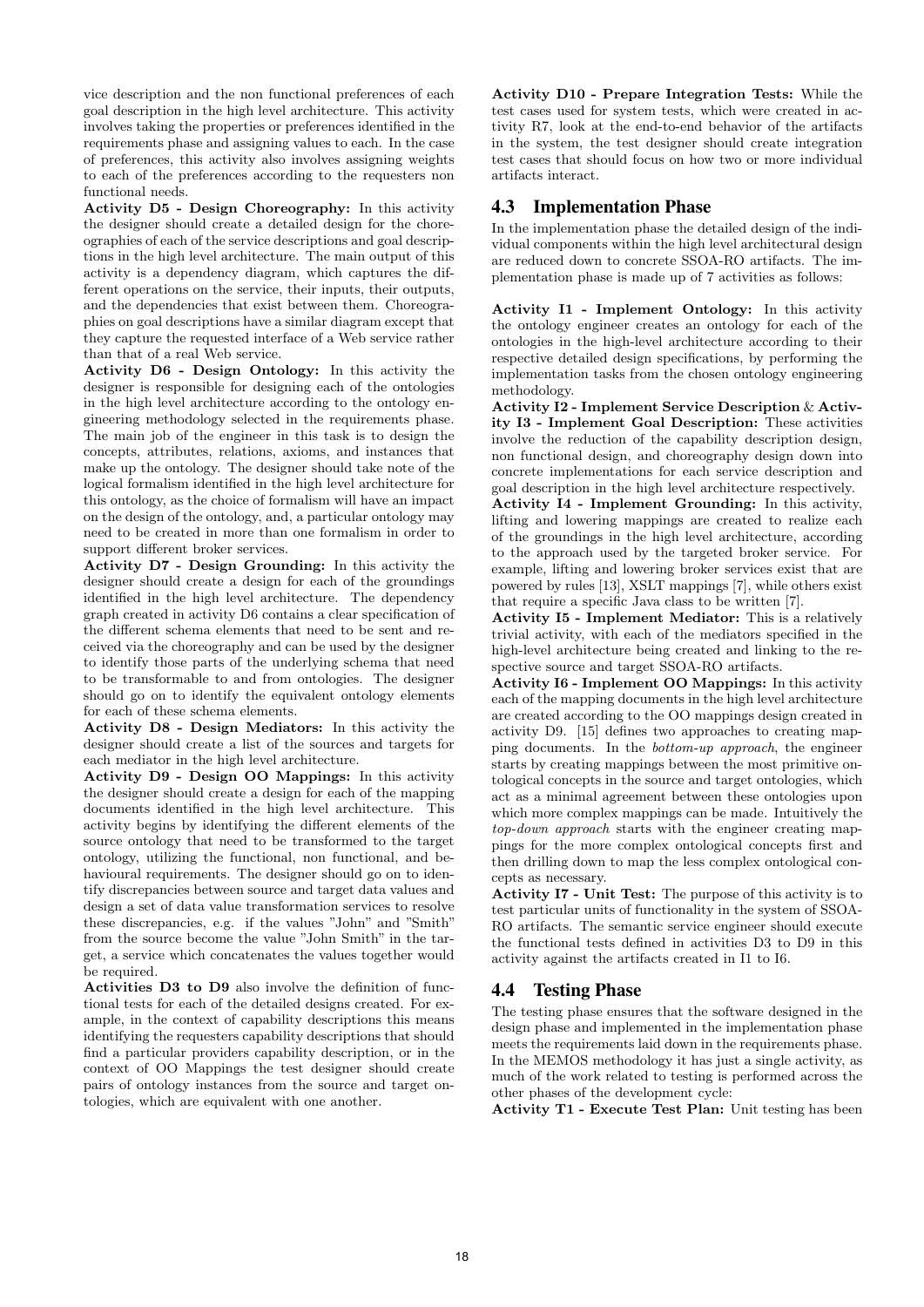performed in the implementation phase to ensure that the created artifacts function as expected within the development environment. The testing of the artifacts is brought a step further in this activity, with the functional, integration, system, and user acceptance test cases, defined throughout the development process, being executed in a testing environment that is equivalent to where they will be deployed.

# 4.5 Installation & Checkout Phase

The installation & checkout phase finalizes the Software Development Cycle and comprises 3 activities, which ensure that the artifacts created in the implementation phase are documented, deployed to the locations where they will be available to end users, and that maintainers are trained in how to maintain these artifacts:

Activity IC1 - Document Artifacts: The aim of this activity is to create the documentation needed for end users and maintainers to successfully work with the SSOA-RO artifacts created in the project, including annotations on the artifacts themselves and printed and on-line materials, e.g. user manuals.

Activity IC2 - Install Artifacts: This activity involves the execution of the deployment plan created in D2 such that the created SSOA-RO artifacts are deployed to the locations where they will be available to end users. Crucially this activity also involves the re-execution of the test plan to ensure these artifacts function as expected in the deployment environment.

Activity IC3 - Train Maintainers: The aim of this activity is to train the maintainers, who must maintain the SSOA-RO artifacts in the deployment environment, such that they have the relevant knowledge to perform their jobs.

# 5. EVALUATION

A two step approach to the evaluation of the methodology has been taken, using professional reviews and a case study:

OASIS SEE-TC Professional Review: As we utilized the SSOA-RO as the main language for describing the artifacts in the MEMOS methodology, the first logical place to conduct professional reviews was within the OASIS SEE-TC that produced this specification. The MEMOS methodology is currently available as a working draft [4] within the SEE-TC and has received useful feedback from the members of this technical committee, who are all experts in the field of Semantic Web Services. This feedback has enabled the improvement of activities and tasks in the methodology, and their associated guidelines. In the coming months the MEMOS methodology working draft will be voted on by SEE-TC members in order to create a committee draft, which will act as a supporting document to the SSOA-RO specification.

SHAPE Professional Review: Independently the SHAPE European framework project<sup>2</sup>, which develops the needed infrastructure and technology for using the new OMG Service Oriented Architecture Markup Language (SoaML) standard [5], has adopted the MEMOS methodology as their methodology for engineering SWS in the SoaML context. By integrating the activities and tasks from MEMOS into the SHAPE methodology, the engineers have shown that

MEMOS is generally applicable to service modeling and can be easily adapted to new conceptual models and languages, in this case SoaML. Feedback from these engineers regarding the methodology has been very positive and their suggestions have been used to improve the guidelines associated with MEMOS tasks. Future case study activities plan in the SHAPE project will act as further evaluation of the application of the MEMOS methodology in the SoaML context.

Case Study: A first case study was recently conducted with a group of three Semantic Web Service experts, who had all developed Semantic Web Services before, and who are experts in the areas of functional descriptions, non functional descriptions, and behavioural descriptions respectively. The tourism domain was selected for the use case, and the experts were asked to act on behalf of a service provider to advertise a hotel and car booking Web service using the MEMOS Methodology. The case study was conducted over the course of a week, with the experts using WSMO as the conceptual model for developing the service descriptions, and completing an experience report for each of the activities and tasks in the methodology as they performed them. The experts were given a requirements and design document for the Web service they needed to describe, along with the WSDL description of that Web service, and access to the domain expert who developed it. The experts felt that the activities and tasks in the requirements phase were easy to conduct and that the resulting requirements specification contained all the information needed to perform the rest of the development project. Where they experienced difficulty was in the design of the high level architecture, due to its size and complexity. They suggested that this issue could be resolved through the addition of tools to support this activity. The implementation tasks were relatively trivial for them to perform given their previous experience, however they stated that the guidelines provided with the implementation activities are a useful resource for those with less experience. The experts used the Web Service Modeling Toolkit (WSMT) [10], an integrated development environment for Semantic Web Services through the WSMO paradigm, throughout the implementation and installation & checkout phases. The saw the availability of these tools as crucial to the successful completion of the activities in these phases. Overall, the participants clearly stated that the MEMOS methodology was useful, could be feasibly applied within a development project, and that they believed that the availability of such a methodology would improve the consistency and repeatability of development of Semantic Web Services. The experience reports generated by the experts led to the addition of a number of new tasks to the methodology, as well as the improvement of the guidelines for particular tasks.

## 6. CONCLUSIONS

In this paper we have given a broad overview of a Methodology for Modeling Services (MEMOS), which defines the activities, tasks, artifacts, and roles that exist across the different phases of the Software Development Cycle for Semantic Web Services. In all there are 28 activities and 94 tasks in the methodology performed by 14 roles. Each of the tasks is accompanied with detailed guidelines on how to achieve the best result when performing them. We direct readers wishing to go into the details of these guidelines to

<sup>2</sup>http://www.shape-project.eu